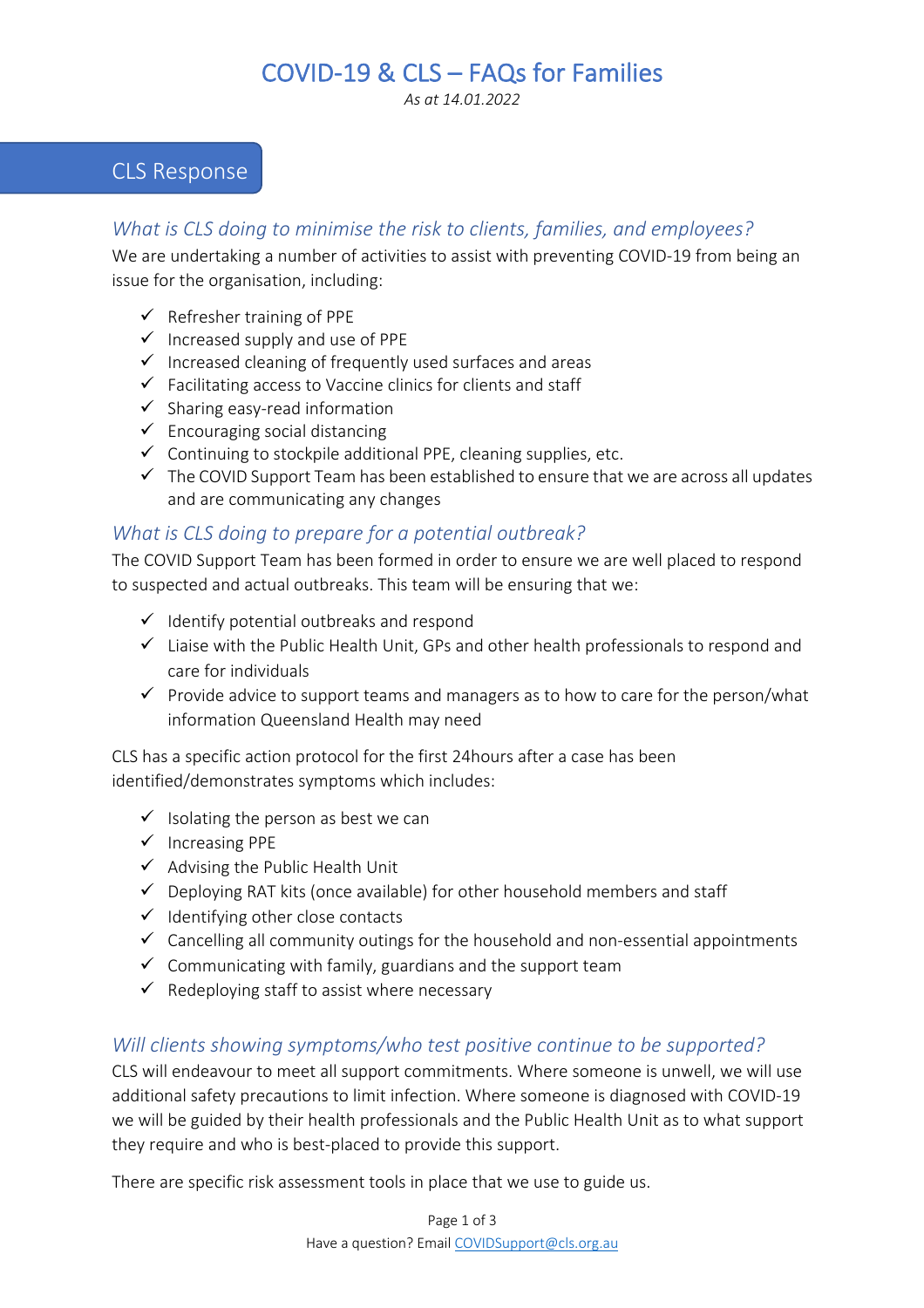# COVID-19 & CLS – FAQs for Families

*As at 14.01.2022*

## *Will staff who have been identified as a Close Contact be able to work?*

In short, it depends. Queensland Health have set out a number of rules (where there is a "critical workforce shortage") that means that Support Workers can work if they are a close contact, do not have symptoms, have had a negative RAT test/are assessed to be low-risk prior to starting their shift and are in full PPE during their shift.

We will make these decisions on individual circumstances and will consult with you first to get your consent before proceeding.

## *Do Support Workers have to isolate for 7 or 14 days?*

While the rules have changed for the general population, if you have COVID-19 you will not be able to return to work for 14 days and will have to complete a negative RAT/PCR test prior to returning.

Similarly, we would ask that if you become COVID positive, that you also refrain from visiting for the full 14 days.

This may change and we will keep you informed as best we can.

## Communication

### *How do I ask a question about COVID-19?*

The easiest way is to email COVIDSupport@cls.org.au. If it's urgent, call the office and ask to speak with someone (or on-call after hours).

Over the next week more information will become available on our website (www.cls.org.au).

### *Why do I keep hearing different information/rules?*

It's complicated. We're working with vulnerable people, and both the federal and state governments are creating and changing rules rapidly. Also, the rules for us are often different to the rules promoted on Facebook, media conferences and news channels which are meant for the general public.

> If you have heard two different things and aren't sure what to do, email COVIDSupport@cls.org.au.